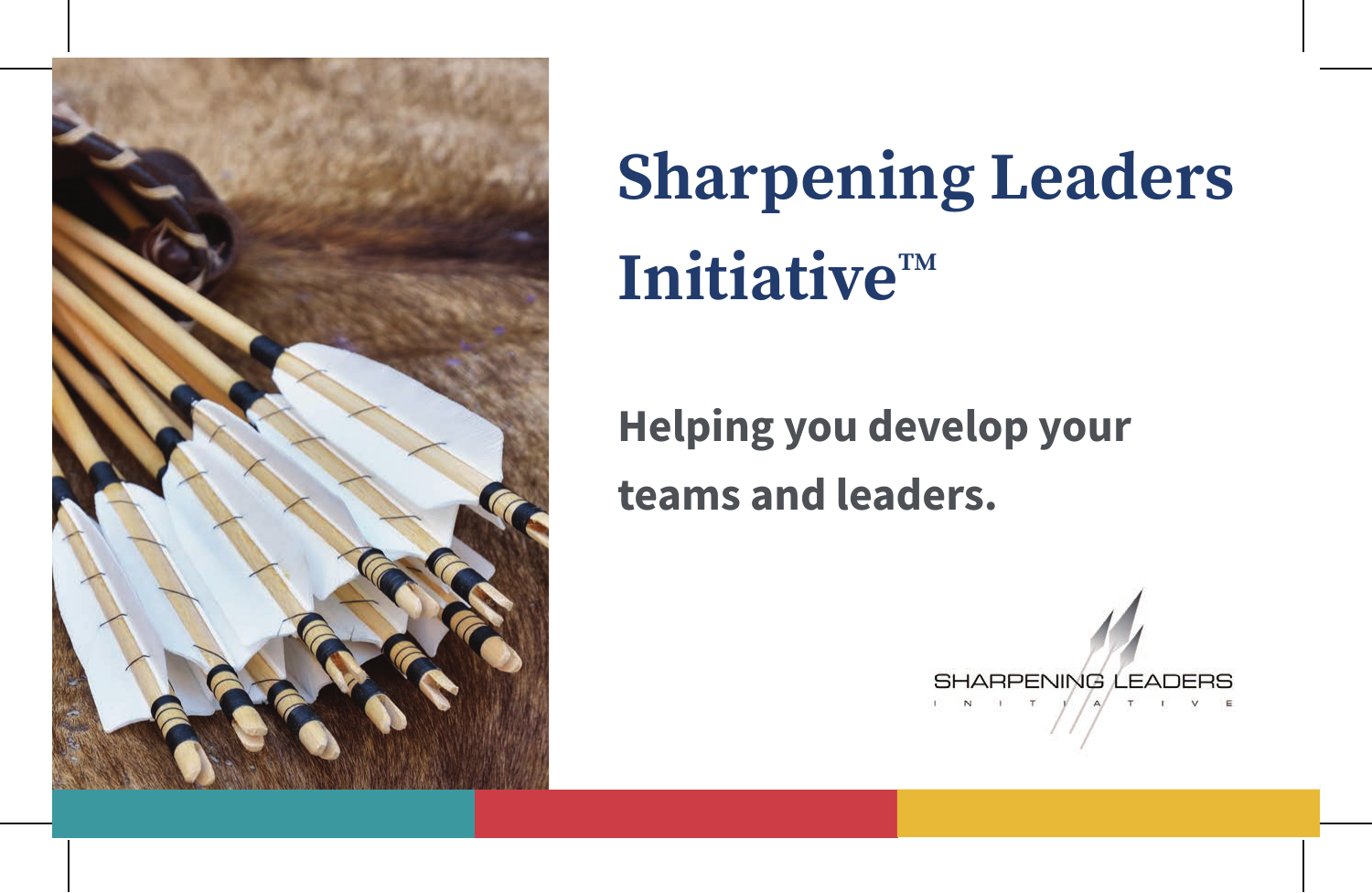# **Reality Check.**

### **The current state of Christian leaders.**

Only **21%** of Christian non-profit leaders have confidence in their ability to lead.

**58%** of Christian leaders feel inadequate about their work.

**77%** of non-profits do not have any type of leadership development program.

Only **37%** of non-profits seek to address gaps in leadership competence.

#### **Leadership matters!**

As the leader goes, so goes the organization…

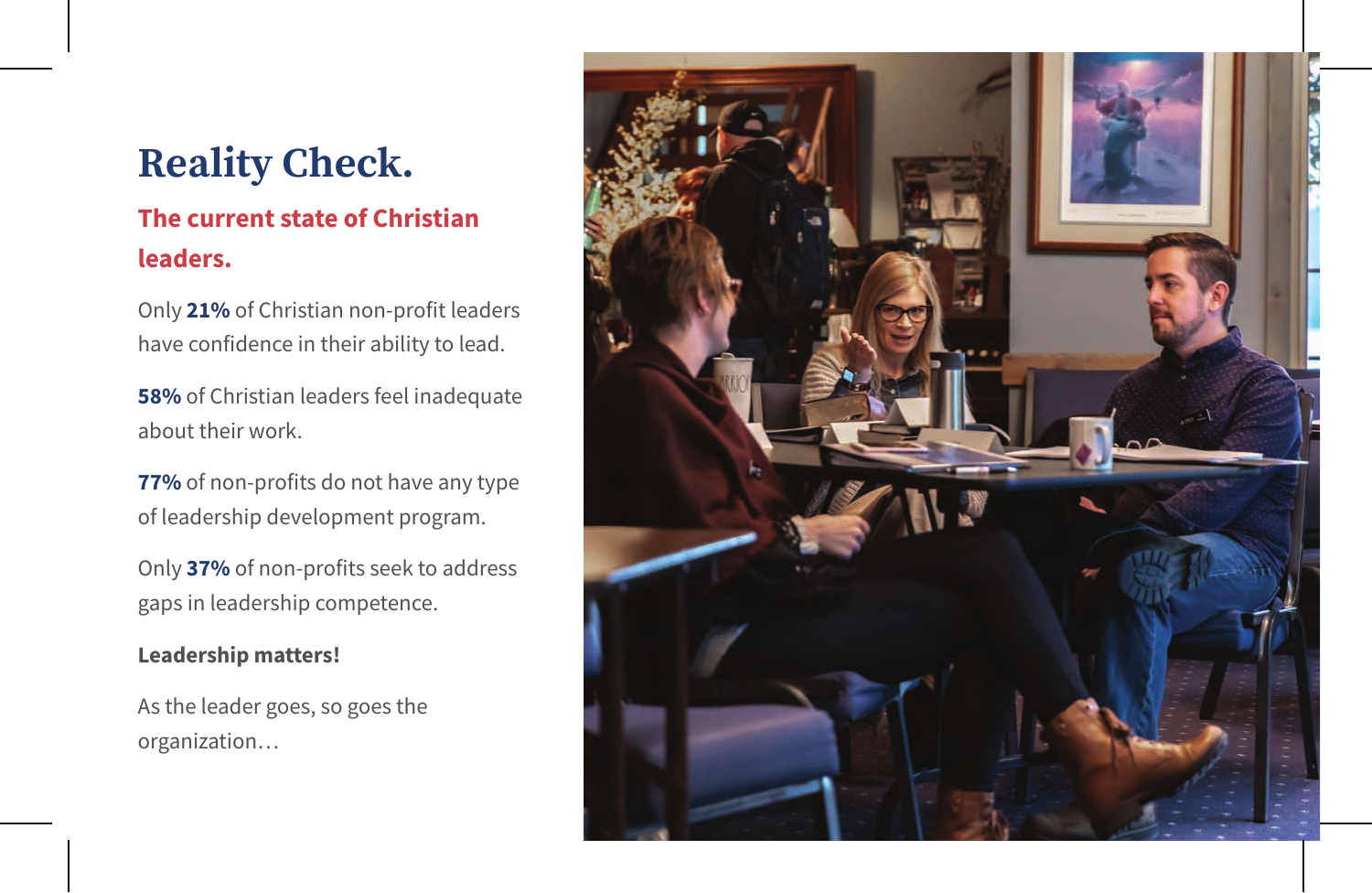# **We're here to help!**

**The Sharpening Leaders InitiativeTM helps Christian organizations and churches strengthen their leaders and build their teams to meet today's challenges and capitalize on tomorrow's opportunities.** 

Using Jesus-centered training, experiential learning and innovative tools, we sharpen leaders, equip teams and help create a culture of growth and development.

The Sharpening Leaders Initiative™ is a tailored leadership and team development experience provided for you and your people in your location at your pace. Specifically, the Sharpening Leaders Initiative<sup>TM</sup> includes:

- A pre-survey to assess topics of priority for your group's learning and development
- Four two-day leadership development summits over 12-18 months for your group of 25-50 people
- Three webinars to conveniently provide practical training on key topics
- Monthly emails with critical resources for leaders
- Peer learning in groups of four to five members from your organization
- Ongoing support and feedback from our team
- A formal evaluation and report of your group's development through their experience in the Sharpening Leaders Initiative™